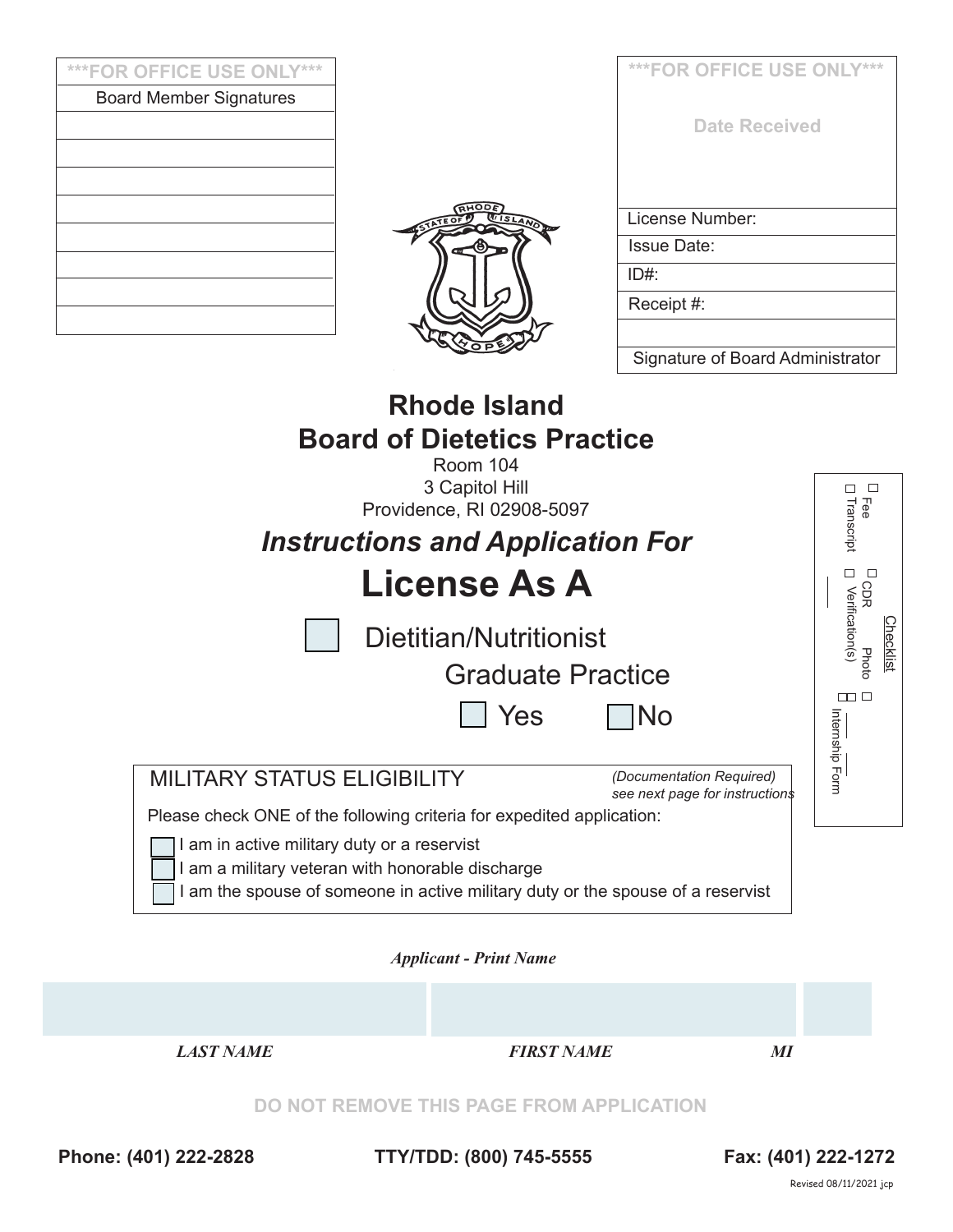# **LICENSURE REQUIREMENTS**

| Completed Application with Cover Page - Applications are valid for 1 year from the day they are received at<br>RIDOH. If you are not licensed within the year you must submit a new application.                                                               |
|----------------------------------------------------------------------------------------------------------------------------------------------------------------------------------------------------------------------------------------------------------------|
| Check or money order (preferred), made payable (in U.S. funds only) to the RI General Treasurer in the amount<br>of \$75.00 and attached to the upper left-hand corner of the first (Top) page of the application. THIS APPLICA-<br>TION FEE IS NONREFUNDABLE. |
| Official Transcripts with completion of Bachelor's or Masters Degree, from an accredited College or University, with<br>a program in nutrition or dietetics sent directly from the college or university.                                                      |
| Proof of valid registration mailed directly from the Commission on Dietetic Registration (if applicable)                                                                                                                                                       |
| If you have ever been licensed in another state, license verification(s) must be sent directly from the state(s) in<br>which you hold or have held a license. (Interstate Verification Form included in this application can be used for<br>that purpose)      |
| If applying for expedited military status you must include one of the following: Leave Earning Statement (LES),                                                                                                                                                |

## *Graduate Practice Dietitian/Nutritionist*

Any graduate of an approved program in nutrition/dietetics, who has filed a completed application which includes all documents except exam scores (verified by CDR registration) may, upon receiving a temporary permit form the Department, perform as a dietitian/nutritionist under the supervision of a dietitian/nutritionist licensed in this state.

Letter from Command, Copy of Orders or DD-214 showing honorable discharge.

If such an applicant shall fail to pass the examination or to receive CDR registration, all aforemen tioned privileges shall automatically cease.

### **Licensure Information**

Please visit the RIDOH website at **http://www.health.ri.gov/licenses** to Verify your license, download Rules and Regualtions/Laws for your profession, download change of address forms, other licensing forms or obtain our contact information. HEALTH will not, for any reason, accelerate the processing of one applicant at the ex pense of others.

## **License Certificates**

RIDOH will be providing wallet license cards ONLY on issuance of licenses. If you wish to receive a license certificate, suitable for framing, please check the box below and attach a separate check in the amount of \$30.00 made payable to RI General Treasurer.

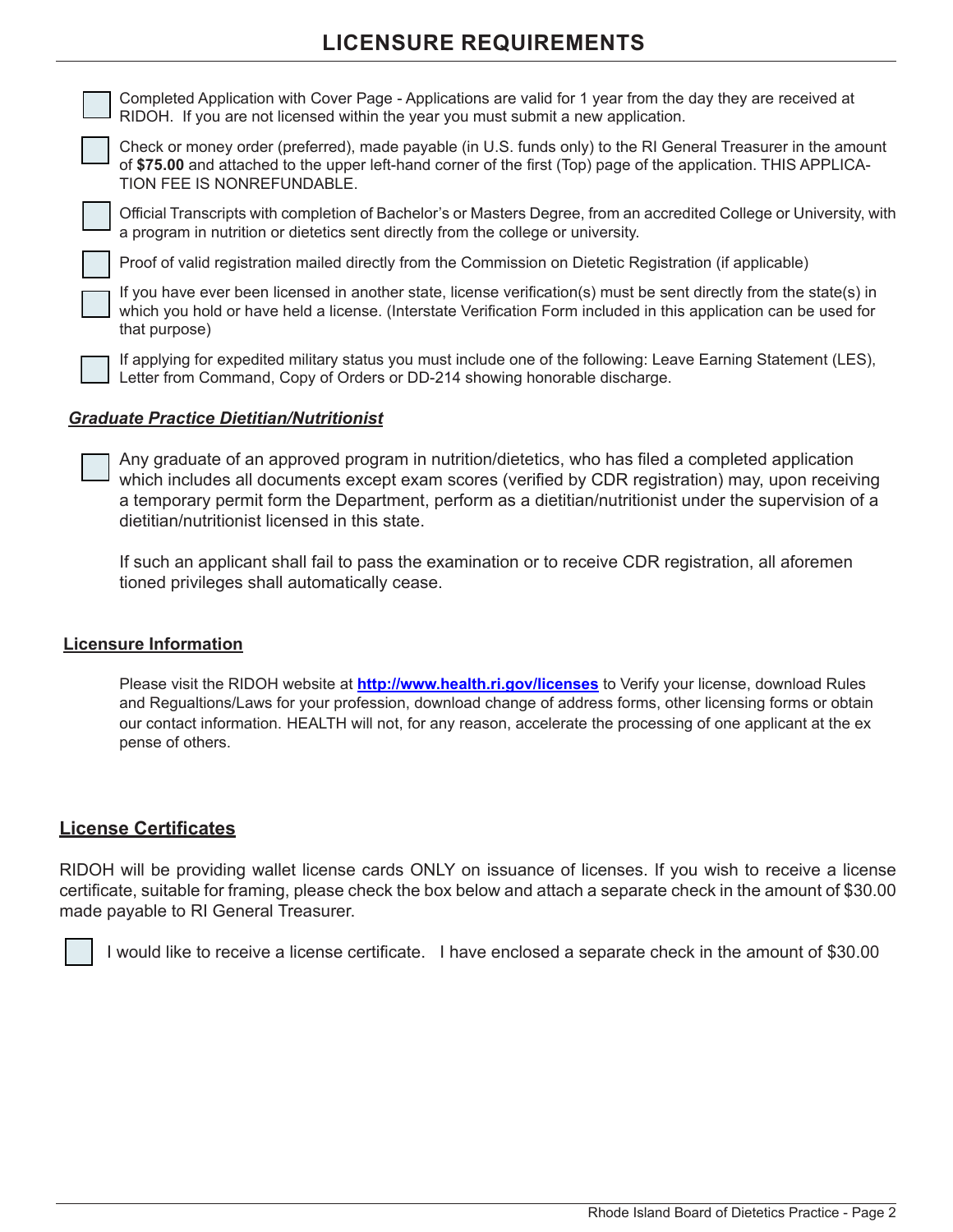

# **State of Rhode Island and Providence Plantations Board of Dietetics Practice**

Application for License as a Dietitian/Nutritionist or Graduate Dietitian/Nutritionist

*Refer to the Application Instructions when completing these forms. Type or block print only. Do not use felt-tip pens.*

| 1. Name(s)                                              |                                                                                                          |                                                                                                                                                       |  |  |  |  |
|---------------------------------------------------------|----------------------------------------------------------------------------------------------------------|-------------------------------------------------------------------------------------------------------------------------------------------------------|--|--|--|--|
| This is the name that                                   | Title (i.e., Mr., Mrs., Ms., etc.)                                                                       |                                                                                                                                                       |  |  |  |  |
| will be printed on your<br>License/Permit/Cer-          |                                                                                                          |                                                                                                                                                       |  |  |  |  |
| tificate and reported<br>to those who inquire           | <b>First Name</b>                                                                                        |                                                                                                                                                       |  |  |  |  |
| about your License/<br>Permit/Certificate. Do           | Middle Name                                                                                              |                                                                                                                                                       |  |  |  |  |
| not use nicknames, etc.                                 |                                                                                                          |                                                                                                                                                       |  |  |  |  |
| NOTE:                                                   | Surname, (Last Name)                                                                                     |                                                                                                                                                       |  |  |  |  |
| It is your responsi-<br>bility to notify the            |                                                                                                          |                                                                                                                                                       |  |  |  |  |
| <b>Department of Health</b><br>Board of any name        | Suffix (i.e., Jr., Sr., II, III)                                                                         |                                                                                                                                                       |  |  |  |  |
| changes.                                                | Maiden Name, if applicable                                                                               |                                                                                                                                                       |  |  |  |  |
|                                                         | Name(s) under which originally licensed in another state, if different from above (First, Middle, Last). |                                                                                                                                                       |  |  |  |  |
|                                                         |                                                                                                          |                                                                                                                                                       |  |  |  |  |
| 2. Social Security                                      |                                                                                                          | "Pursuant to Title 5, Chapter 76, of the Rhode Island General Laws, as<br>amended, I attest that I have filed all applicable tax returns and paid all |  |  |  |  |
| <b>Number</b>                                           | U.S. Social Security Number                                                                              | taxes owed to the State of Rhode Island, and I understand that my Social<br>Security Number (SSN) will be transmitted to the Divison of Taxation to   |  |  |  |  |
|                                                         |                                                                                                          | verify that no taxes are owed to the State."                                                                                                          |  |  |  |  |
|                                                         |                                                                                                          |                                                                                                                                                       |  |  |  |  |
| 3. Gender                                               | Female<br>Male                                                                                           |                                                                                                                                                       |  |  |  |  |
| 4. Date of Birth                                        |                                                                                                          |                                                                                                                                                       |  |  |  |  |
|                                                         | Day<br>Year<br>Month                                                                                     |                                                                                                                                                       |  |  |  |  |
|                                                         |                                                                                                          |                                                                                                                                                       |  |  |  |  |
| 5. Home                                                 |                                                                                                          |                                                                                                                                                       |  |  |  |  |
| <b>Address</b>                                          | 1st Line Address (Apartment/Suite/Room Number, etc.)                                                     |                                                                                                                                                       |  |  |  |  |
| It is your responsibility                               |                                                                                                          |                                                                                                                                                       |  |  |  |  |
| to notify the board of all<br>address changes.          | 2nd Line Address (Number and Street)                                                                     |                                                                                                                                                       |  |  |  |  |
| No professional                                         | City                                                                                                     | State<br>Zip Code                                                                                                                                     |  |  |  |  |
| licensee's address<br>(residence or business/           |                                                                                                          |                                                                                                                                                       |  |  |  |  |
| employment) will<br>be posted on the                    | Country, If NOT U.S.                                                                                     | Postal Code, If NOT U.S.                                                                                                                              |  |  |  |  |
| Department's Web site.                                  |                                                                                                          |                                                                                                                                                       |  |  |  |  |
|                                                         | Home Phone                                                                                               | Home Fax                                                                                                                                              |  |  |  |  |
|                                                         | Email Address (Format for email address is Username@domain e.g. applicant@isp.com)                       |                                                                                                                                                       |  |  |  |  |
|                                                         |                                                                                                          |                                                                                                                                                       |  |  |  |  |
| <b>6. Business</b>                                      |                                                                                                          |                                                                                                                                                       |  |  |  |  |
| <b>Address</b>                                          | Name of Business/Work Location                                                                           |                                                                                                                                                       |  |  |  |  |
| (ONLY if it is<br><b>RELATED to</b>                     | 1st Line Address (Department/Suite/Room Number, etc.)                                                    |                                                                                                                                                       |  |  |  |  |
| your license.)                                          |                                                                                                          |                                                                                                                                                       |  |  |  |  |
|                                                         | Second Line Address (Number and Street)                                                                  |                                                                                                                                                       |  |  |  |  |
| It is your responsibility<br>to notify the board of all |                                                                                                          |                                                                                                                                                       |  |  |  |  |
| address changes.                                        | City                                                                                                     | State<br>Zip Code                                                                                                                                     |  |  |  |  |
| This address will<br>appear on the De-                  | Country, If NOT U.S.                                                                                     | Postal Code, If NOT U.S.                                                                                                                              |  |  |  |  |
| partment of Health                                      |                                                                                                          |                                                                                                                                                       |  |  |  |  |
| web site.                                               | <b>Business Phone</b>                                                                                    | <b>Business Fax</b><br>Extension                                                                                                                      |  |  |  |  |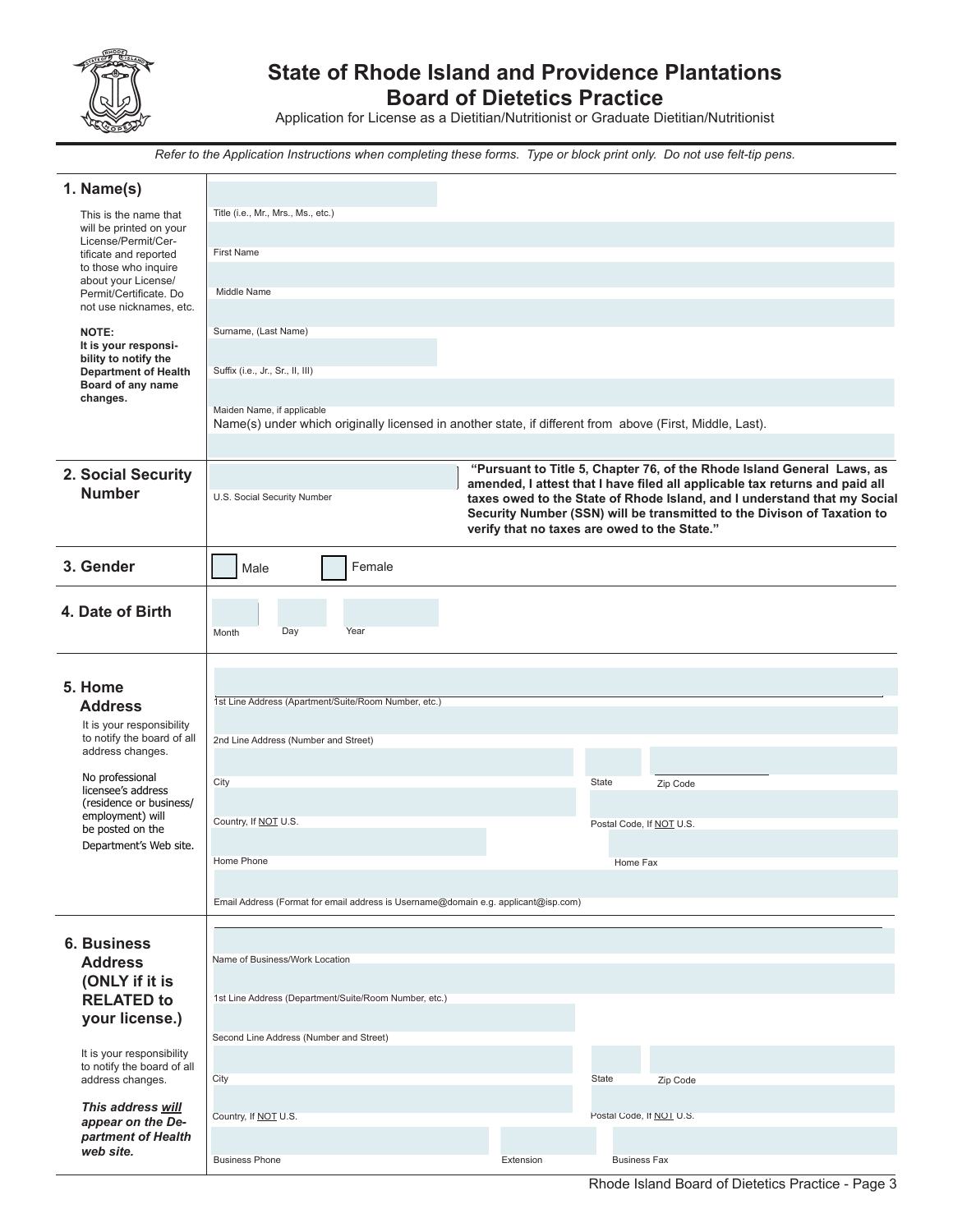| 7. Preferred<br><b>Mailing</b>                                                                                                                   | Please use my Home Address as my preferred mailing address                                                                                                                                                                                                                                                             |                           |    |  |  |  |  |
|--------------------------------------------------------------------------------------------------------------------------------------------------|------------------------------------------------------------------------------------------------------------------------------------------------------------------------------------------------------------------------------------------------------------------------------------------------------------------------|---------------------------|----|--|--|--|--|
| <b>Address</b>                                                                                                                                   | Please use my Business Address as my preferred mailing address                                                                                                                                                                                                                                                         |                           |    |  |  |  |  |
| Please check ONE                                                                                                                                 | NOTE: The preferred mailing address that you indicate is the address that will be released for all requests for that<br>information.                                                                                                                                                                                   |                           |    |  |  |  |  |
| 8. Qualifying<br><b>Education</b><br>Please list the name                                                                                        | Type of School (University, College, Technical School, etc.)                                                                                                                                                                                                                                                           |                           |    |  |  |  |  |
| and information about<br>the school that you<br>attended that                                                                                    | Name of School                                                                                                                                                                                                                                                                                                         |                           |    |  |  |  |  |
| qualifies you for<br>this license.                                                                                                               | Date Graduated<br>Month<br>Year                                                                                                                                                                                                                                                                                        |                           |    |  |  |  |  |
|                                                                                                                                                  | Degree Received                                                                                                                                                                                                                                                                                                        |                           |    |  |  |  |  |
| 9. Other State<br>License(s)                                                                                                                     | Have you ever held, or do you currently hold, a license in another state?<br>No<br>Yes<br>If the answer to this question is "yes", enter all other state licenses in Question 10 (below) and you<br>must also request a License Verification from each state, in which you hold or have held a license.                |                           |    |  |  |  |  |
| Please answer the<br>question and list<br>state(s), if applicable                                                                                |                                                                                                                                                                                                                                                                                                                        |                           |    |  |  |  |  |
| 10. Licensure                                                                                                                                    | State/Country:                                                                                                                                                                                                                                                                                                         | State/Country:            |    |  |  |  |  |
| List all states or<br>countries in which                                                                                                         | Active<br><b>Inactive</b>                                                                                                                                                                                                                                                                                              | Active<br><b>Inactive</b> |    |  |  |  |  |
| you are now, or ever<br>have been licensed                                                                                                       | Active<br>Inactive                                                                                                                                                                                                                                                                                                     | Active<br>Inactive        |    |  |  |  |  |
| to practice your<br>profession*.                                                                                                                 | Inactive<br>Active                                                                                                                                                                                                                                                                                                     | ├─ Active<br>  Inactive   |    |  |  |  |  |
| 11. Criminal<br><b>Convictions</b><br>Respond to the<br>question at the top<br>of the section, then<br>list any criminal<br>conviction(s) in the | Have you ever been convicted of a violation, plead Nolo Contendere, or<br>entered a plea bargain to any federal, state or local statute, regulation, or<br>ordinance or are any formal charges pending?<br>Abbreviation of State and Conviction <sup>1</sup> (e.g. CA - Illegal Possession of a Controlled Substance): | Yes                       | No |  |  |  |  |
| space provided.                                                                                                                                  |                                                                                                                                                                                                                                                                                                                        | Month<br>Year             |    |  |  |  |  |
| If necessary, you<br>may continue on a<br>separate $8\frac{1}{2}$ x 11<br>sheet of paper.                                                        |                                                                                                                                                                                                                                                                                                                        |                           |    |  |  |  |  |
|                                                                                                                                                  |                                                                                                                                                                                                                                                                                                                        |                           |    |  |  |  |  |
| 12. Disciplinary<br><b>Questions</b><br>Check either Yes<br>or No for each                                                                       | Has any Health Professional license, certificate, registration, or permit you<br>1.<br>hold or have held, been disciplined or are any formal charges pending?                                                                                                                                                          | Yes                       | No |  |  |  |  |
| question.                                                                                                                                        | Have you ever been denied a license, certificate, registration or permit in<br>2.<br>any state?                                                                                                                                                                                                                        | Yes                       | No |  |  |  |  |
|                                                                                                                                                  | Note: If you answer "Yes" to any question, you are required to furnish complete details, including date, place, reason and<br>disposition of the matter. You may use the space below or, if needed, on a separate sheet of paper.                                                                                      |                           |    |  |  |  |  |
|                                                                                                                                                  |                                                                                                                                                                                                                                                                                                                        |                           |    |  |  |  |  |

*Applicant: Print your complete last name >*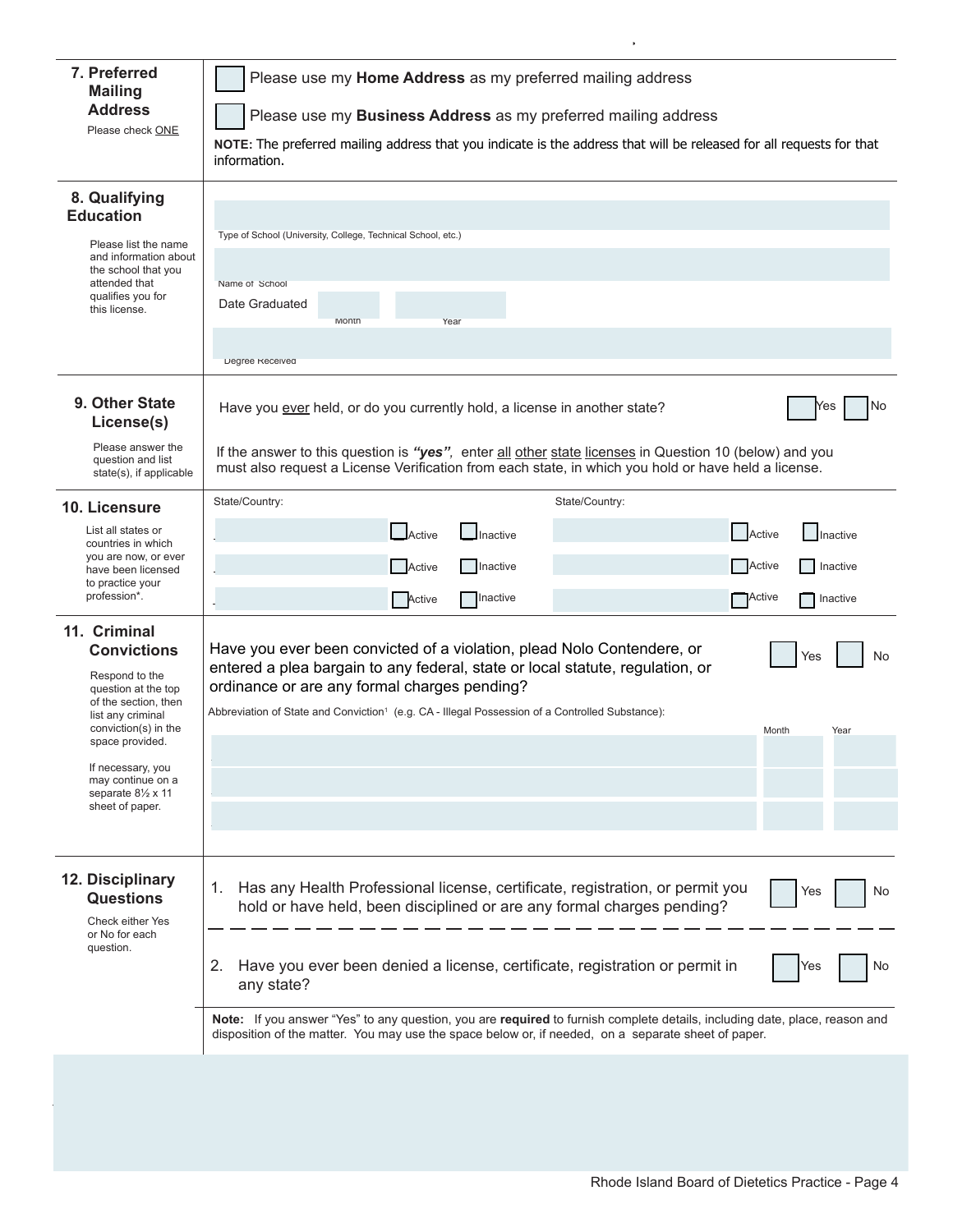#### **13. Affidavit of Applicant**

Complete this section and sign.

Make sure that you have completed all components accurately and completely. I, Let the same state of the same state of the being first duly sworn, depose and say that I am the person referred to in the foregoing application and supporting documents.

I have read carefully the questions in the foregoing application and have answered them completely, without reservations of any kind, and I declare under penalty of perjury that my answers and all statements made by me herein are true and correct. Should I furnish any false information in this application, I hereby agree that such act shall constitute cause for denial, suspension or revocation of my license to practice as a Licensed Dietition/Nutritionist in the State of Rhode Island.

I understand that this is a continuing application and that I have an affirmative duty to inform the Rhode Island Board of Dietetics Practice of any change in the answers to these questions after this application and this affidavit is signed.

Signature of Applicant **Example 20** The Signature (MM/DD/YY)